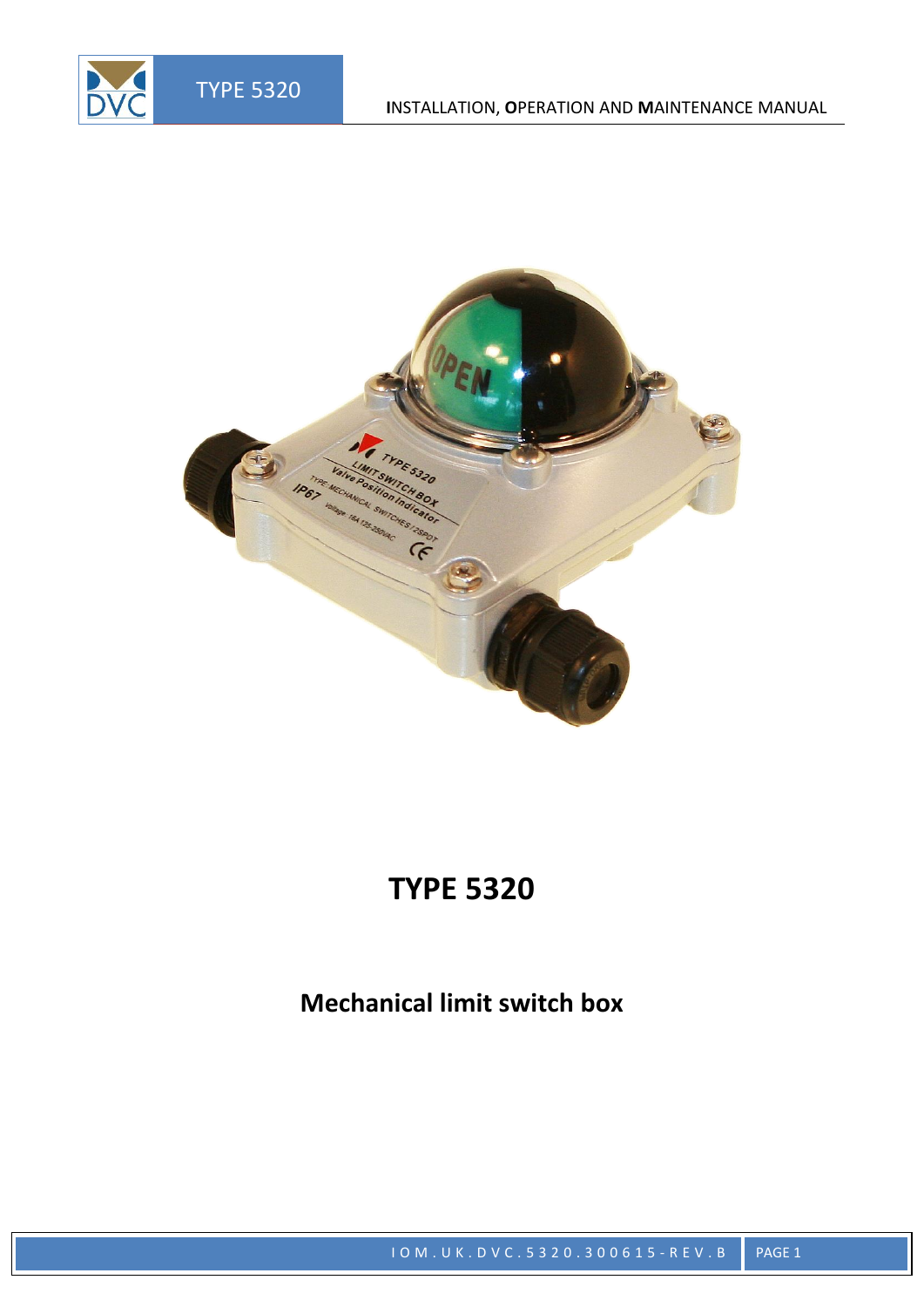### **TABLE OF CONTENTS**

DVC

| 1. | Introduction                        |                                             |                                       |   | 3  |  |
|----|-------------------------------------|---------------------------------------------|---------------------------------------|---|----|--|
|    |                                     | 1.1 Purpose                                 |                                       |   | 3  |  |
|    | 1.2 Safety notice                   |                                             |                                       |   |    |  |
|    | 2. Product identification           |                                             |                                       |   |    |  |
|    | Marking<br>2.1                      |                                             |                                       |   |    |  |
|    | 2.2                                 | Initial inspection                          |                                       |   |    |  |
|    | 2.3                                 | Storage                                     |                                       |   |    |  |
|    | 3. General information              |                                             |                                       |   |    |  |
|    | 3.1                                 | Type 5320 standard technical data           |                                       |   |    |  |
|    | 3.2                                 | Type 5320 optional technical data           |                                       |   |    |  |
|    | 3.3                                 | Internal parts / materials                  |                                       |   |    |  |
|    | 3.4                                 | <b>Dimensions</b>                           |                                       |   | 6  |  |
|    | 4. Installation instructions        |                                             |                                       |   |    |  |
|    |                                     | 4.1 Pre-installation                        |                                       |   | 6  |  |
|    | Limit switch box mounting<br>4.2    |                                             |                                       | 6 |    |  |
|    | Fitting the mounting bracket<br>4.3 |                                             |                                       |   | 7  |  |
|    | 4.4                                 |                                             | Adjustment of the limit switch box    | 8 |    |  |
|    |                                     | 4.4.1                                       | Open cam setting                      | 8 |    |  |
|    |                                     |                                             | 4.4.2 Closed cam setting              | 8 |    |  |
|    |                                     |                                             | 4.4.3 Checking the switch cam setting | 9 |    |  |
|    |                                     |                                             | 4.4.4 Wiring                          | 9 |    |  |
|    |                                     | 4.4.5                                       | Reassembly of limit switch box        |   | 9  |  |
|    | 5. Operation instructions           |                                             |                                       |   |    |  |
|    | 5.1                                 | Electrical connections and preliminary test |                                       |   | 10 |  |
|    | Wiring<br>5.2                       |                                             |                                       |   | 10 |  |
|    | 5.3<br>Operation                    |                                             |                                       |   | 10 |  |
| 6. | Maintenance                         |                                             |                                       |   |    |  |
|    | 6.1<br>Maintenance                  |                                             |                                       |   | 11 |  |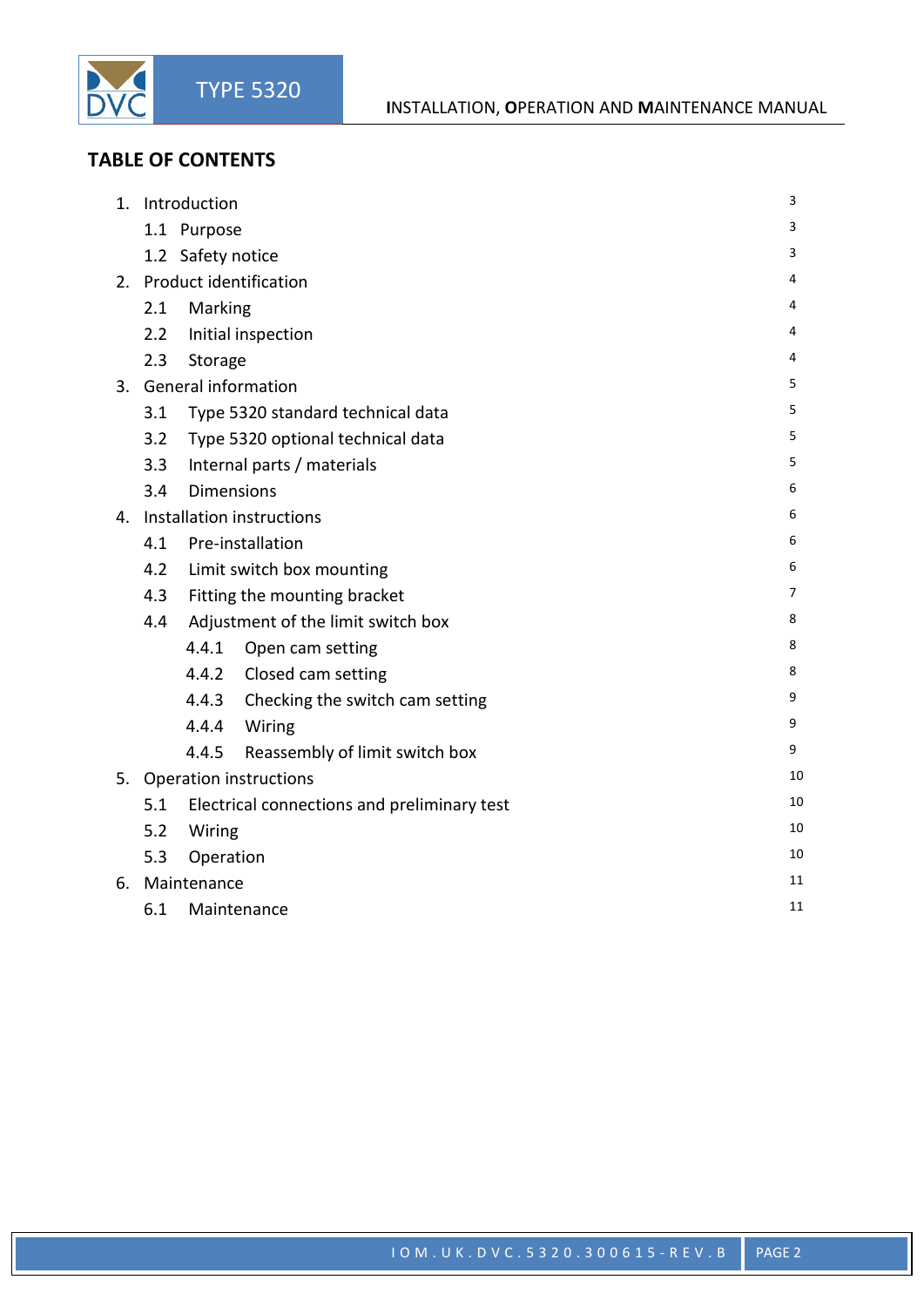

### **1. Introduction**

#### **1.1 Purpose**

This installation and operating manual explains how to install, operate and maintain Type 5320 limit switch boxes.

#### **1.2 Safety notice**

Safety notices in his manual stating precautions the user must take to reduce the risk of personal injury and damage to the equipment. User must read these instructions before installation, operating or maintenance is carried out.



**DANGER: Refers to personal safety. Alert the user of danger or harm. The hazard or unsafe practice will result in severe injury or death**

**WARNING: Refers to personal safety. Alert user of potential danger. Failure to follow warning notices could result in personal injury or death**

**CAUTION: Directs the user's attention to general precautions that, if not followed could result in personal injury and/or damage**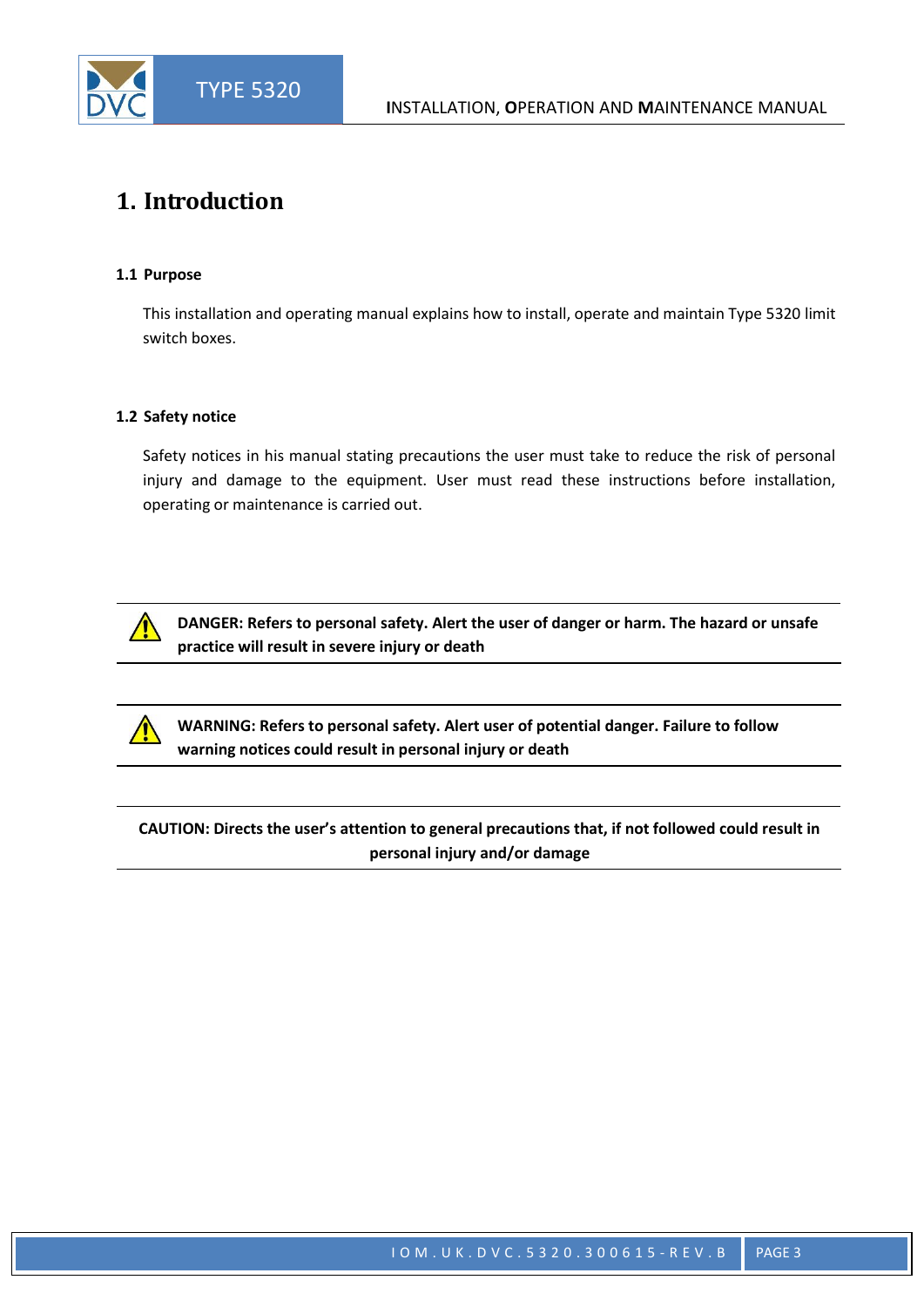## **2. Product identification**

#### **2.1 Marking**

The limit switch box name plate is located on the top cover casing. The name plate contains the following:

- Logo
- Type number
- Enclosure
- Rated current
- Accreditations, certifications

#### **2.2 Initial inspection**

When you receive the limit switch box, please make sure that the specifications of the limit switch box (name plate) confirms with the customer order sheet and / or the required specifications.

- Remove the packing wrap or carton box carefully. Inspect the product for any physical damage that may have occurred during shipment or handling.
- Check the product specification with your order. If something does not match the requirements / differs from the expected, please contact us immediately for required actions to be carried out.

#### **2.3 Storage**

Limit switch boxes must be stored in a clean, cool and dry area. The unit shall be stored with cover installed and the conduit entries sealed. Storage must be off the floor, covered with a sealed dust protector.

If limit switch boxes are to be stored outside before use / installation they must be stored off the ground, high enough to prevent them from being immersed into water or covered with snow.

#### *The conduit entries shall remain sealed until mounting of the power cable / signal cable takes place.*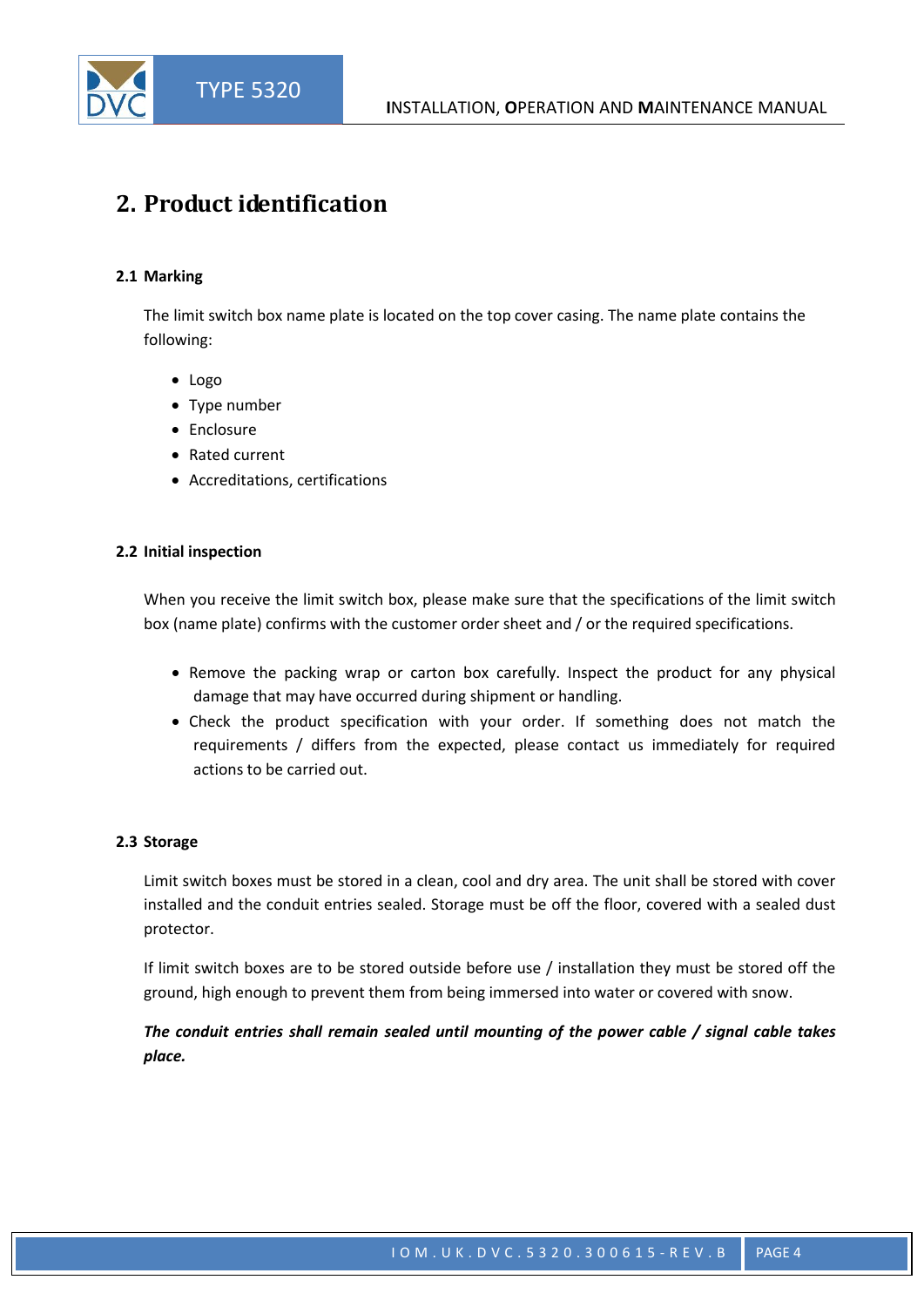### **3. General information and features**

The DVC type 5320 limit switches are designed for the use in various types of industries together with small size valves i.e. butterfly valve, ball valves etc. for signaling / valve position monitoring purposes.

-20 $\mathrm{^{\circ}C} \sim +80\mathrm{^{\circ}C}$ 

#### **3.1 Type 5320 standard technical data**

Enclosure Rating Weatherproof IP67 & NEMA 4 & 4X Enclosure **Enclosure High grade aluminum alloy** Ambient Temperature Conduit Entries 2x M20 Travel Angle 10 and 10 and 10 and 10 and 10 and 10 and 10 and 10 and 10 and 10 and 10 and 10 and 10 and 10 and 10 and 10 and 10 and 10 and 10 and 10 and 10 and 10 and 10 and 10 and 10 and 10 and 10 and 10 and 10 and 10 and Position Indicator **Discrete Server Contains Containers** open: green, close: red Switch Mechanical 2 x SPDT - Rating: 250VAC/16A, 125VAC/16A,

Terminal Strip **8 point** 8 point

#### **3.2 Type 5320 optional technical data**

Enclosure Rating IP68

250VDC/0,3A, 125VDC/0,6A, 30VDC/10A External Coating Chromate polyester powder coating Chromate polyester powder coating

Enclosure **Enclosure High grade aluminum alloy** Conduit Entries 2x PF 1/2", PT 1/2", NPT 1/2", PG 13,5 Switches **Switches Proximity switches** Indication **Indication** Three way dome indication

#### **3.3 Internal parts/materials**



| <b>DESCRIPTION</b><br>NO.<br>MATERIAL<br>2-SPDT<br><b>SWITCH</b><br>AXI F<br>STAINLESS STEEL<br>$\mathcal{P}$<br>3<br>POLYCARBONATE<br>CAM |  |  |  |  |  |  |
|--------------------------------------------------------------------------------------------------------------------------------------------|--|--|--|--|--|--|
|                                                                                                                                            |  |  |  |  |  |  |
|                                                                                                                                            |  |  |  |  |  |  |
|                                                                                                                                            |  |  |  |  |  |  |
|                                                                                                                                            |  |  |  |  |  |  |
| <b>BODY</b><br>ALUMINUM DIE-CAST<br>4                                                                                                      |  |  |  |  |  |  |
| <b>TERMINAL STRIPS</b><br><b>POLYCARBONATE</b>                                                                                             |  |  |  |  |  |  |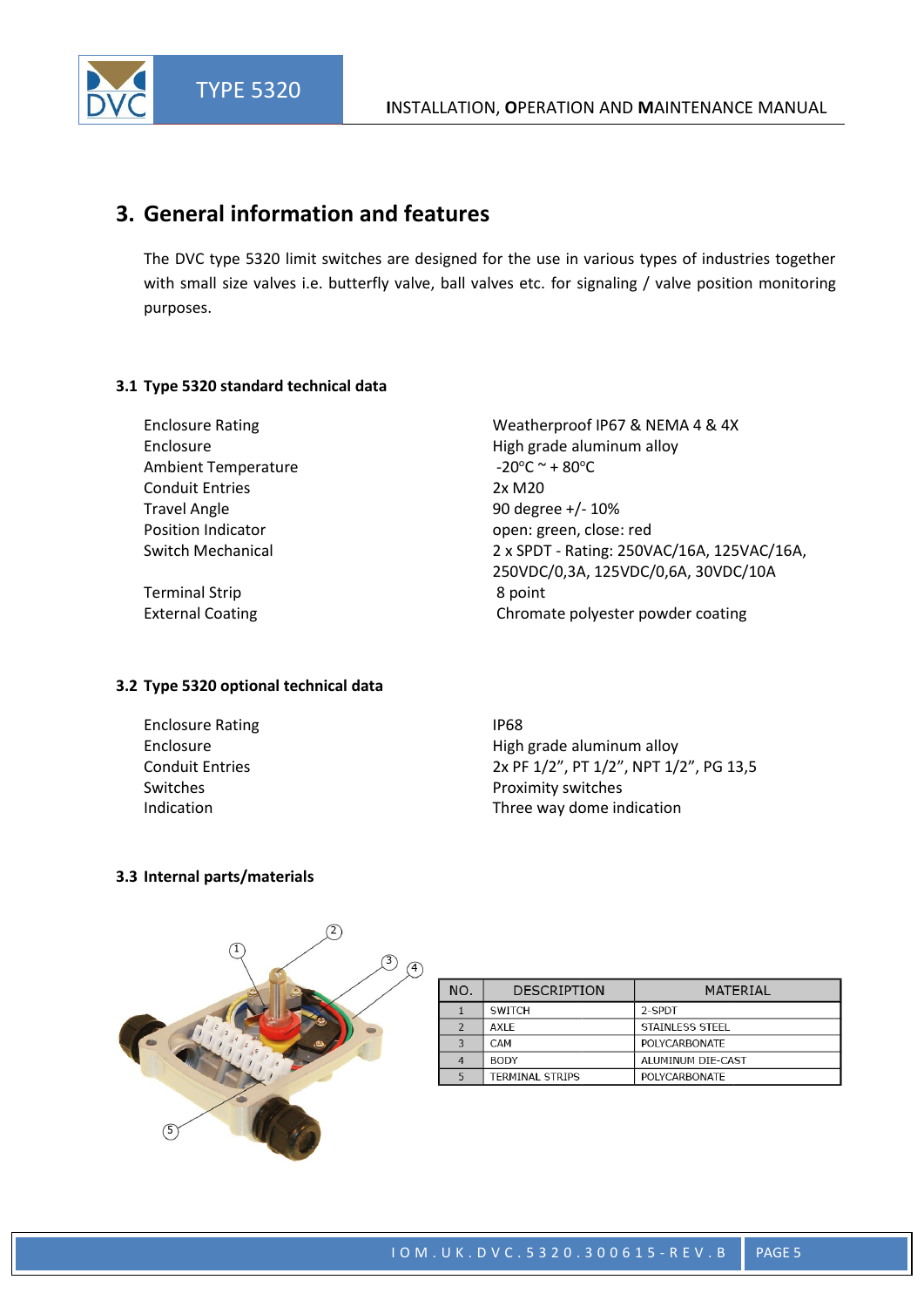#### **3.4 Dimensions**



### **4. Installation instructions**

#### **4.1 Pre-installation**

Verify that the nameplate of the limit switch box match the specifications needed – correct model number, voltage and enclosure type - before installation and use.

- $\triangleright$  Wiring connections should be in accordance with the diagram attached to the inside of the top casing cover.
- $\triangleright$  The two conduit cable entries shall be sealed in a proper manner until cable works is finalized.
- Position indicator and switch box covers are sealed by use of o-rings. Please take care of oring in order not to cause any damage to the o-rings during disassembly or reassembly.
- $\triangleright$  The position of the limit switches / cams have not been adjusted at the factory. Therefore a final adjustment of those is needed before use.
- *Do not use in areas where explosion proof equipment is required.* These types of limit switches are designed as weatherproof types – not explosion proof types.

#### **4.2 Limit switch box mounting**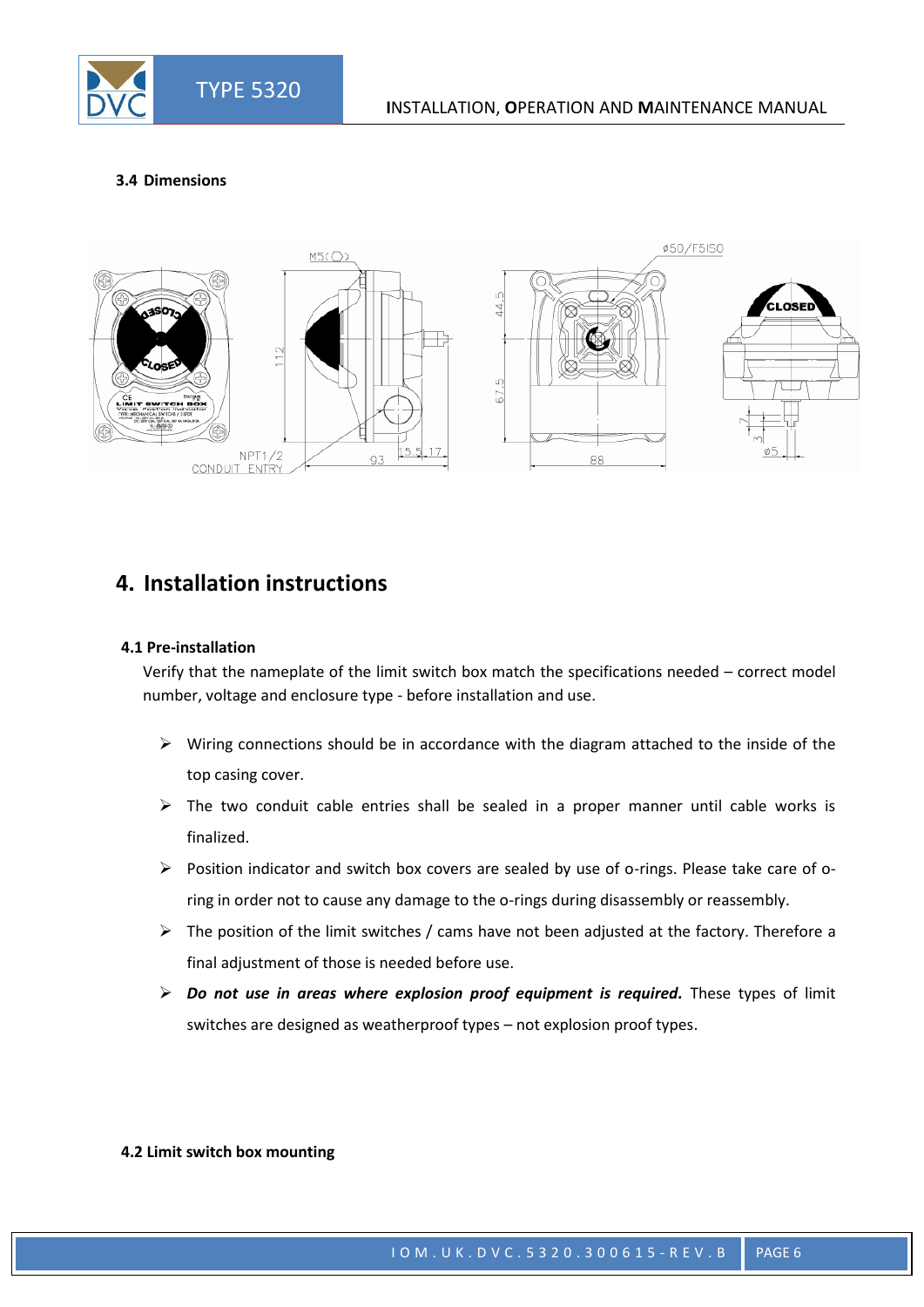**Note:**

- **Prior to mounting of the limit switch box the item must be checked for any damage**
- **Damaged parts must be replaced by original spare parts**

Mounting is most easily done with the actuator shaft pointing vertically upwards. But mounting is also possible in any other position.

The limit switch box may be mounted in any position.

It is mandatory that the limit switch box is firmly secured t a sturdy mounting bracket High tensile bolts or studs with spring locking washers must be used.

The limit switch box output shaft must be in line with the actuator shaft to avoid side-loading the shaft. To avoid any backlash no flexibility in the mounting bracket or mounting should be allowed.

*Caution: Make sure to cut off the electrical power before working on the limit switch box for assembly, mounting etc.*

#### **4.3 Fitting the mounting bracket**

Two types of standard DVC mounting brackets are available

- NAMUR VDE/VDI 3845 size 30x80
- NAMUR VDE/VDI 3845 size 30x130



Fixed mounting bracket on top of actuator

The mounting bracket is fixed onto the top of the actuator by use of correctly sized high tensile bolts and spring washers.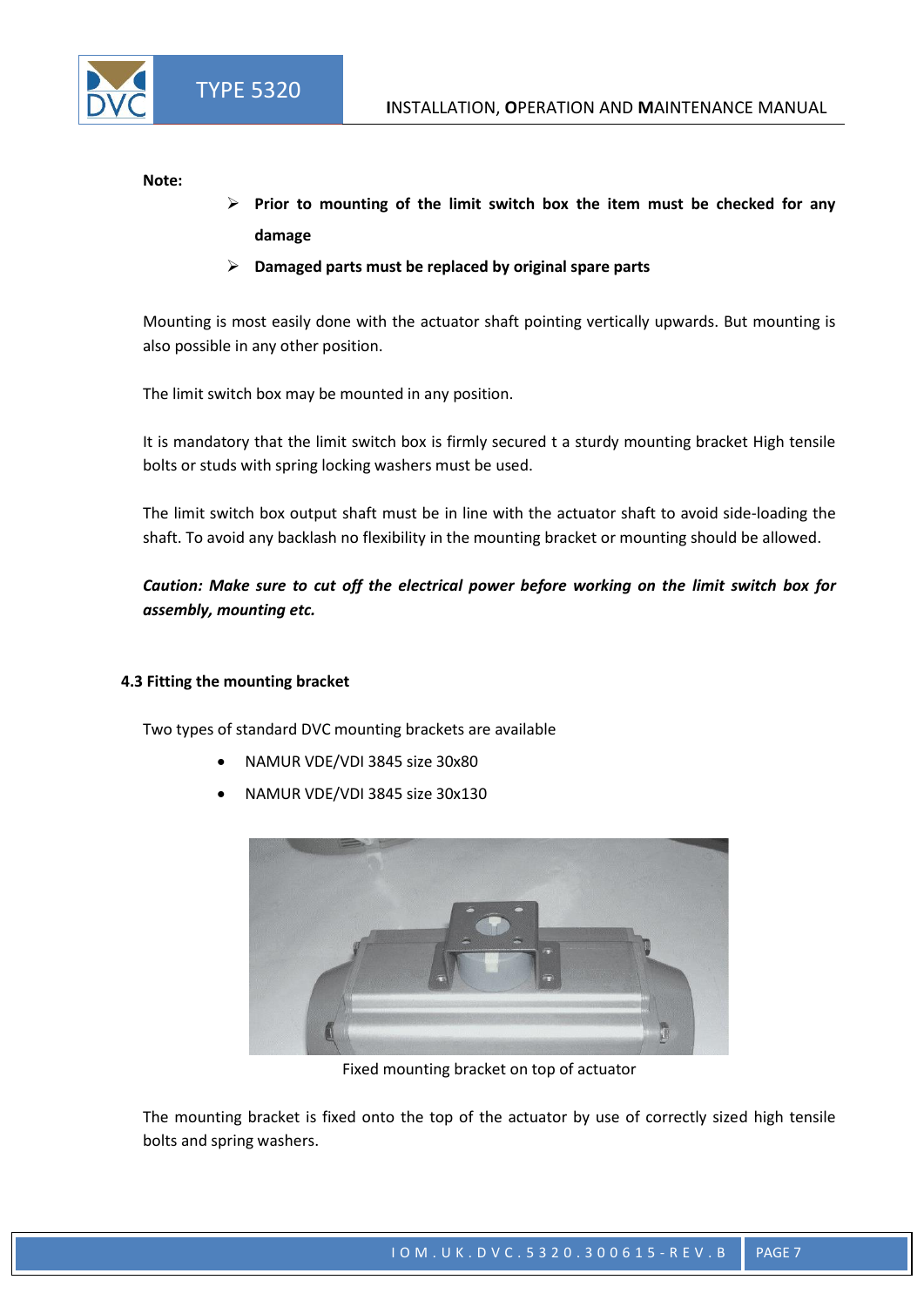

Insert the shaft of the limit switch box correctly into the drive slot on the top of the actuator drive shaft – use correctly sized high tensile bolts and spring washers for fastening the box to the bracket.

#### **4.4 Adjustment of the limit switch box**

By use of screw driver loosen the captive bolt on the cover and lift off top cover.

Each switch has its own independent cam arrangement. Follow the procedures bellow for adjustment.

#### **4.4.1 Open cam setting**

Lift the bottom cam up and turn it until the switch is activated (clicks) – then release the cam. The spring will force the cam back into the splines on the shaft ensuring the correct position of the cam.

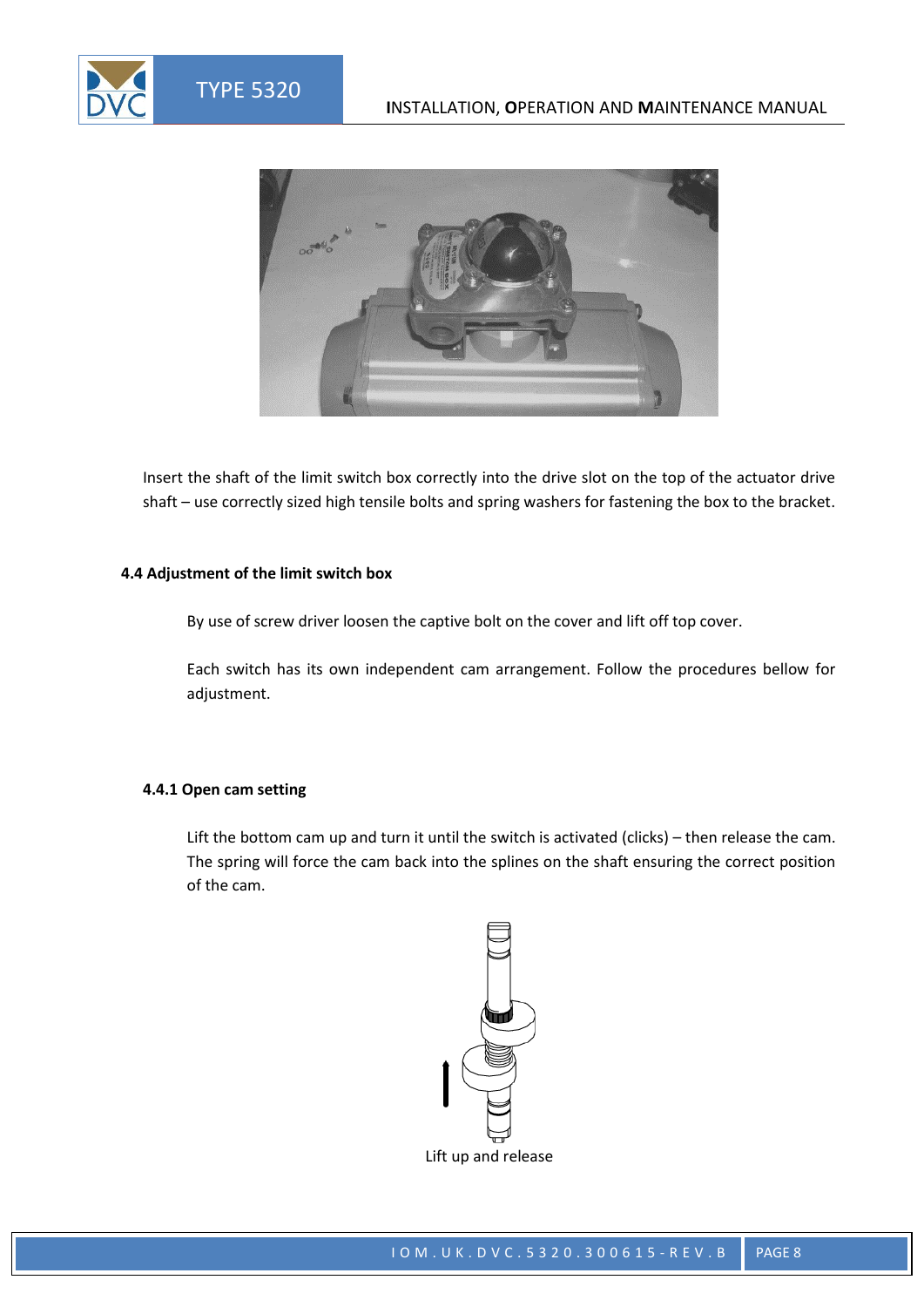#### **4.4.2 Closed cam setting**

Push the top cam down and turn it until the switch is activated (clicks) – the release the cam. The spring will force the cam back into the splines on the shaft ensuring the correct position of the cam.



Push down and release

**NOTE: It should be kept in mind that an incorrect setting of the cam position may/will result in incorrect signaling to external control systems.**

#### **4.4.3 Checking the switch cam setting**

Operate the actuator from full open to full closed in both directions several times to check that the switch cams are operating correctly – preferably with a detection of the output signal from the limit switches (if possible)

#### **4.4.4 Wiring**

The correct wiring diagram is attached onto the inside of the top casing cover. Please follow the instructions carefully. If in doubt – please contact DVC.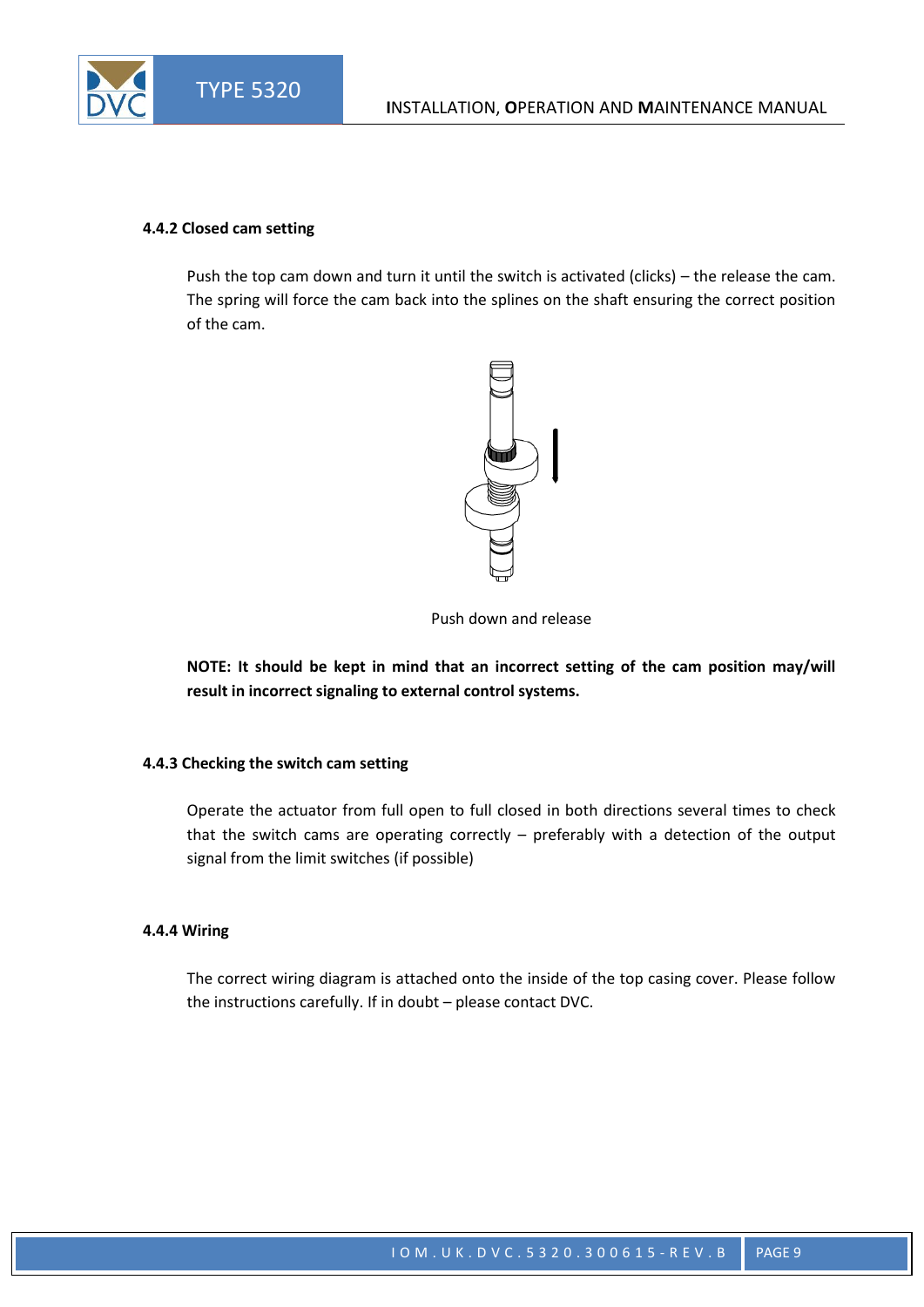#### **I**NSTALLATION, **O**PERATION AND **M**AINTENANCE MANUAL



Standard electrical diagram

#### **Important: Earth wire cable shall be use in bicolor combination green/yellow**

#### **4.4.5 Reassembly of limit switch box**

Carefully mount the top cover onto the bottom part of the casing – taking care not to damage the o-ring.

### **5. Operation instructions**

**5.1 Electrical connections and preliminary test**



- **Work on the electrical system or equipment must only be carried out by a skilled electrician himself or by specially instructed personnel under the control and supervision of such an electrician and in accordance with the applicable electrical engineering rules**
- **Cable gland or conduit entries shall be controlled by qualified engineers to ensure correct protection against water damages etc.**
- **Treat limit switch casing top with care. Gap between limit switch box housing parts may lead to unexpected damages. Do not jam cover during fitting.**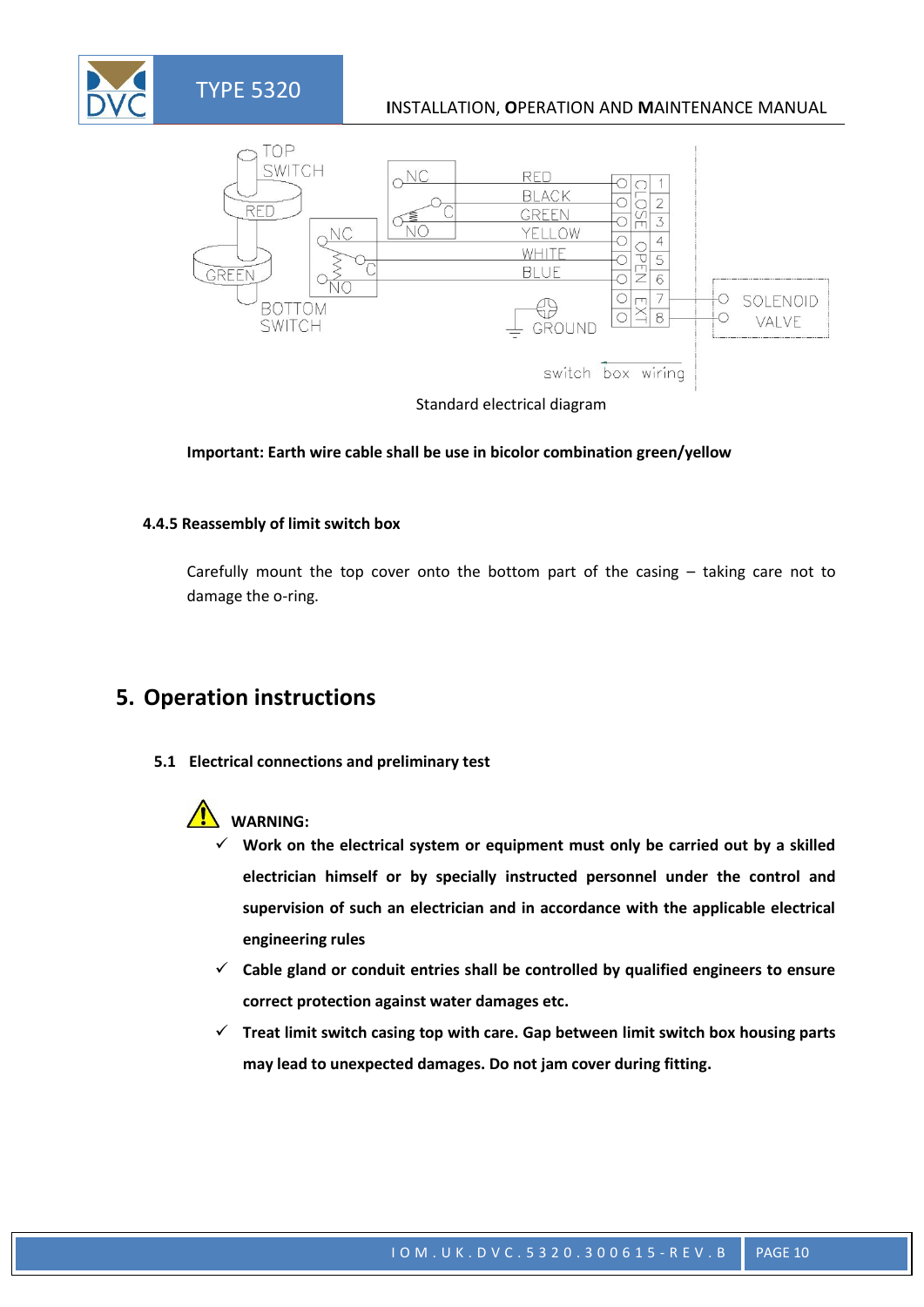#### **5.2 Wiring**

Please refer to the enclosed wiring diagram or contact us for further details. If the enclosed diagram is not followed/neglected – the guarantee will no longer be valid.

#### **5.3 Operation**

As to the fact that the limit switch are fully controlled/operated by the actuator shaft no manual operation is necessary.

### **6. Maintenance**

#### **6.1 Maintenance**

#### **Caution:**

**Turn off all power services before attempting to perform service on the limit switch box. Before removing or disassembling the limit switch box ensure that the valve or other actuated device is isolated and not under pressure.**

#### **When/if replacing any part use only original DVC spare parts.**

All though no real maintenance is necessary on the limit switch box, regular maintenance checks should, under normal conditions, be carried out with intervals of maximum six months. But if service conditions are severe more frequent inspections may be advisable.

- $\checkmark$  Ensure limit switch box / actuator alignment
- $\checkmark$  Ensure wiring insulation is intact, connected and terminated properly
- $\checkmark$  Ensure all screws are present and tight
- $\checkmark$  Ensure cleanliness of internal electrical parts / devices
- $\checkmark$  Ensure conduits connections are installed properly and dry
- $\checkmark$  Check enclosure o-ring seals and verify that the o-ring is not pinched between flange
- $\checkmark$  Visual inspect during open/close cycle
- $\checkmark$  Inspect identification labels for wear and replace if necessary